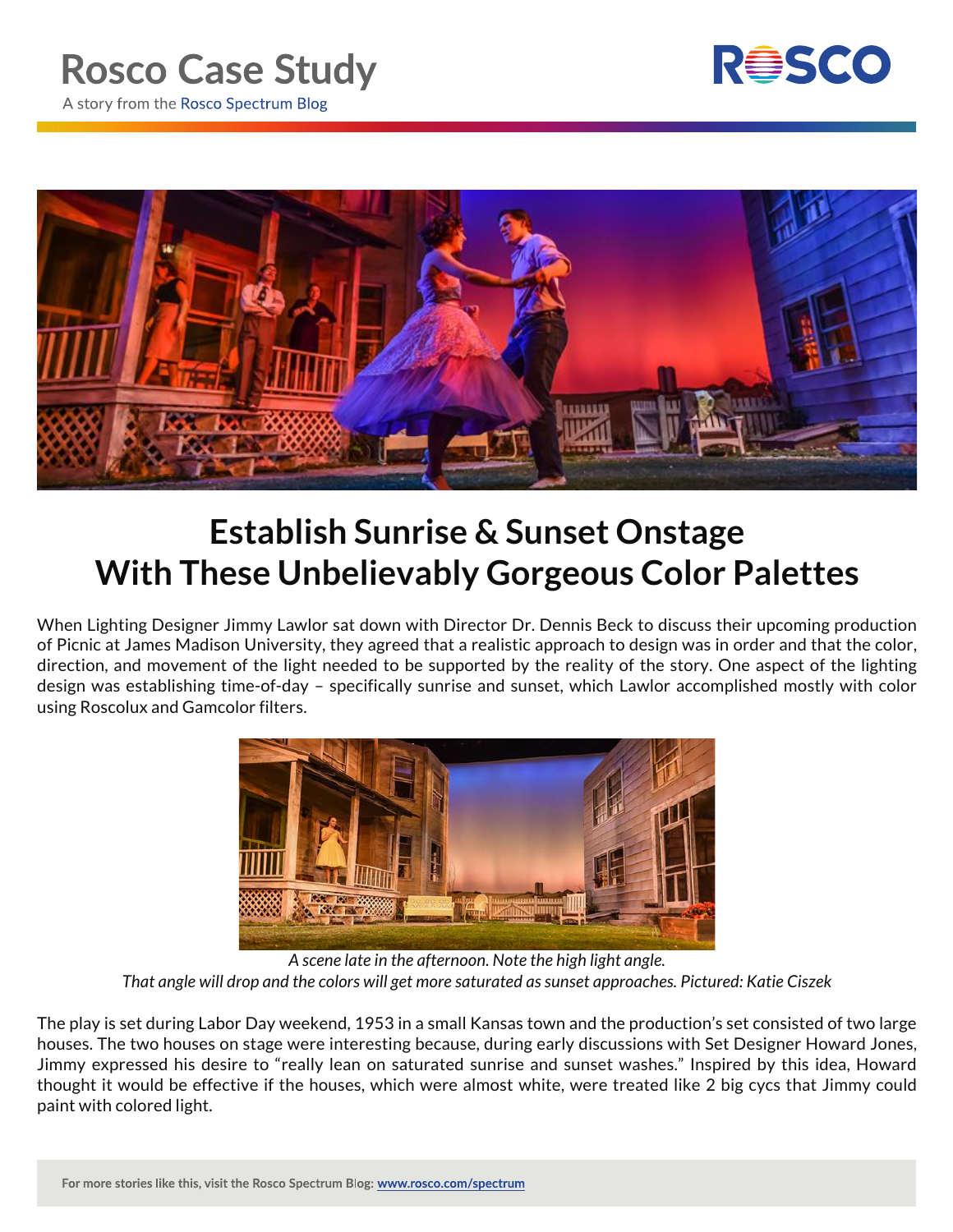

*A deep blue night mix (G880+ G845) with a golden harvest moon (R81174 + R17). Pictured: Rob Condas, Grace Vaughan*

Because the show unfolds linearly, tracking the time of day with lighting was very important. "Establishing the cardinal directions early on was very important," Jimmy notes, "because it told us where the sun and moon would rise and where the sun would set. We knew what action had to occur during those moments and since we were embracing the natural shadows of the set, we wanted to make sure the actors' blocking took into account where those shadows would fall."



*The height of sunset. Note the lower light angles and the super saturated colors. Pictured: Melissa Carter, Elana Swartz Stauffer, Rob* Condas*, Joey Cassella*

Jimmy marked the time of day for the audience with lighting and color – especially during scenes that took place during sunrise and sunset. The light that struck the actors on stage and the two onstage "House-Cyc's" was most important to him. This area he lit with tungsten PARs (because he loves their "amber drift" as they dim), and he carefully chose a blend of Roscolux and Gamcolor filters to create his sunrise & sunset palettes. Once the onstage colors were established using gels, he found LED fixtures that he could tune to match his colored PARs in order to illuminate the rear cyc.



The inspiration for Jimmy's sunrise and sunset effects actually came from the play's script:

For more stories like this, visit the Rosco Spectrum Blog: www.rosco.com/spectrum